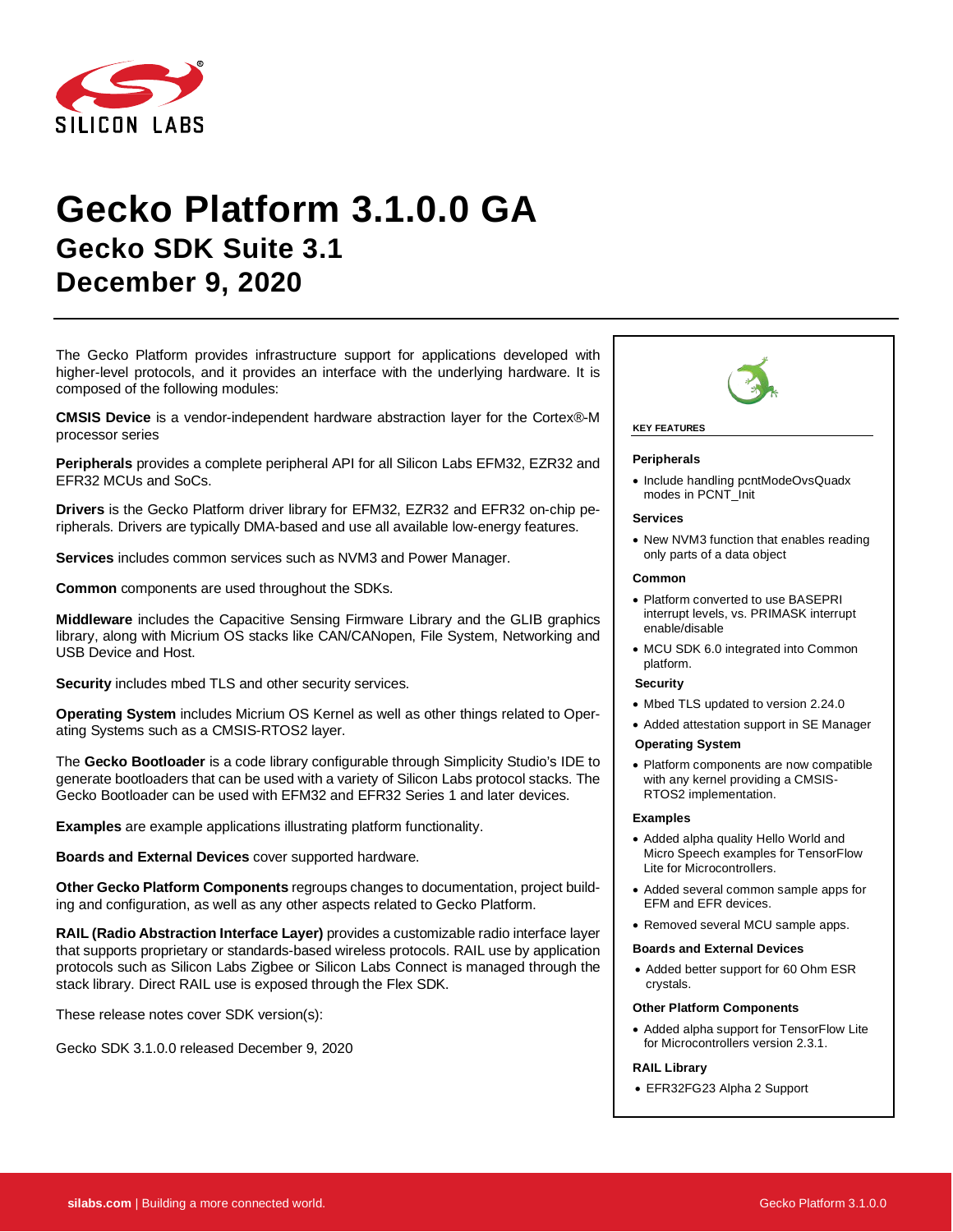#### **Contents**

| $\mathbf{1}$   |  |
|----------------|--|
| $\overline{2}$ |  |
| 3              |  |
| $\overline{4}$ |  |
| 5              |  |
| 6              |  |
| $\overline{7}$ |  |
| 8              |  |
| 9              |  |
| 10             |  |
| 11             |  |
| 12             |  |
| 13             |  |
| 14             |  |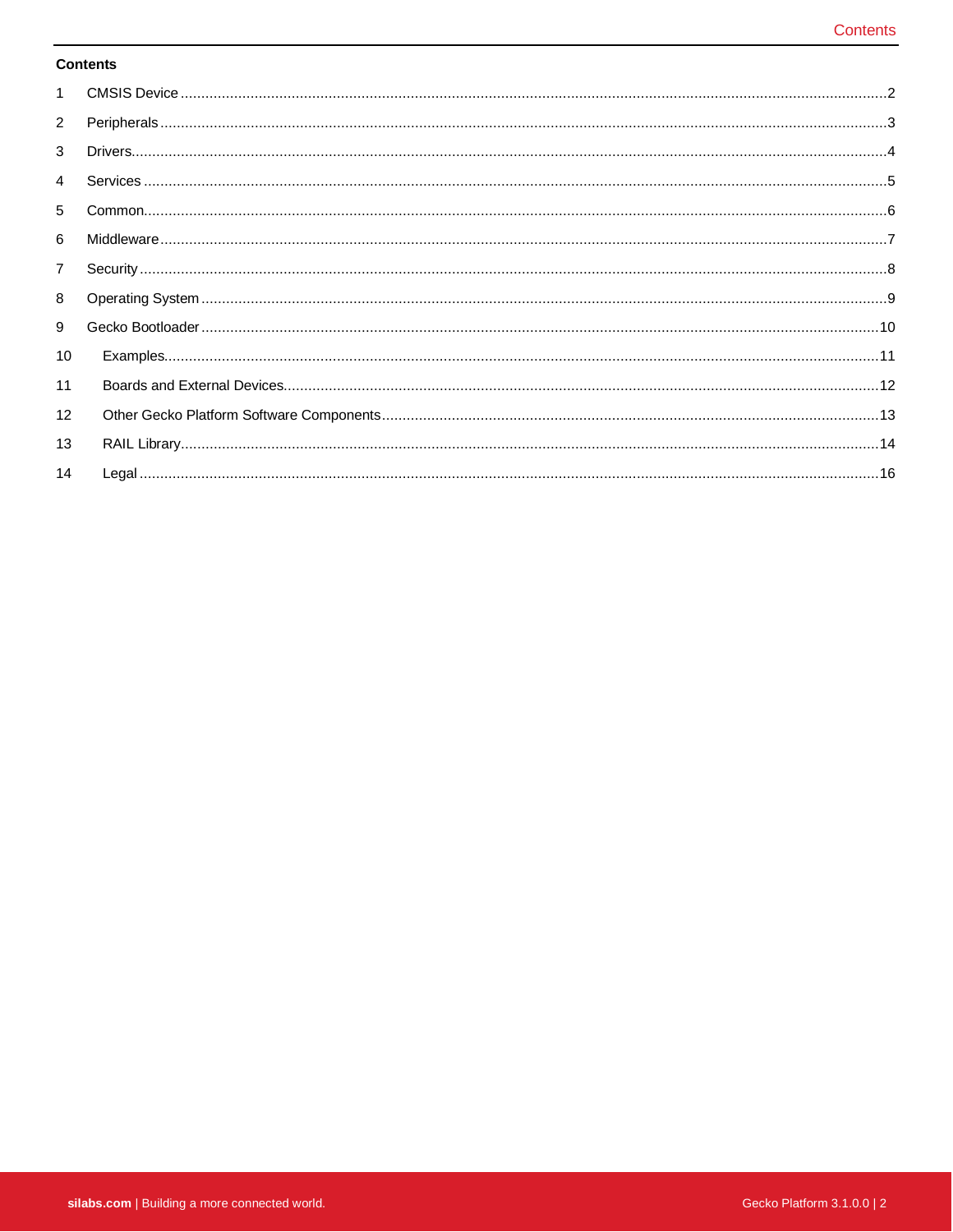### <span id="page-2-0"></span>**1 CMSIS Device**

#### **1.1 New Items**

#### **Added in release 3.1.0.0**

• Added support for new OPN: EFM32PG22.

### **1.2 Improvements**

None

### **1.3 Fixed Issues**

None

### **1.4 Known Issues in the Current Release**

None

### **1.5 Deprecated Items**

None

### **1.6 Removed Items**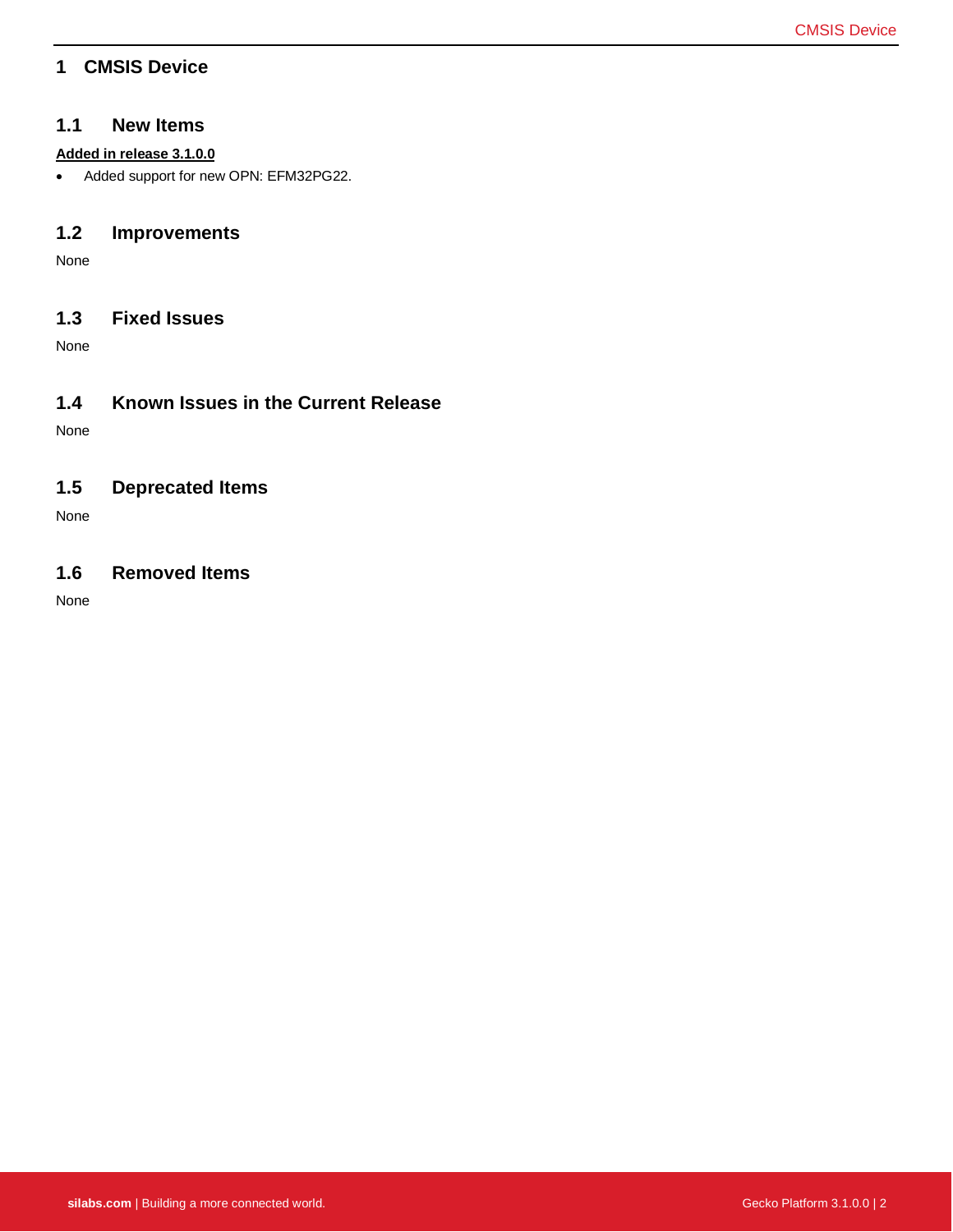# <span id="page-3-0"></span>**2 Peripherals**

# **2.1 New Items**

None

# **2.2 Improvements**

# **Changed in release 3.1.0.0**

• CMU\_OscillatorTuningGet() and CMU\_OscillatorTuningSet() can now be used on Series 2 for HFXO Core Bias Current Optimization, in order to skip Optimization stage when needed.

# **2.3 Fixed Issues**

#### **Fixed in release 3.1.0.0**

| ID#    | <b>Description</b>                                                                                                                                                                               |
|--------|--------------------------------------------------------------------------------------------------------------------------------------------------------------------------------------------------|
| 481036 | Fixed issue with the SL FLOOR macro.                                                                                                                                                             |
| 482546 | Include handling of the pcntModeOvsQuadx modes in PCNT_Init.                                                                                                                                     |
| 625661 | Fixed EMU_DCDCModeSet() function on xG22, where it could hard-fault if trying to set the DCDC converter to<br>bypass when it was already in bypass mode.                                         |
| 634635 | Fixed an issue on BG22 where MSC_EccConfigSet() could lead to a hard fault. The initialization of the ECC is now<br>done properly to avoid unwanted read or write operations while initializing. |

# **2.4 Known Issues in the Current Release**

None

### **2.5 Deprecated Items**

None

# **2.6 Removed Items**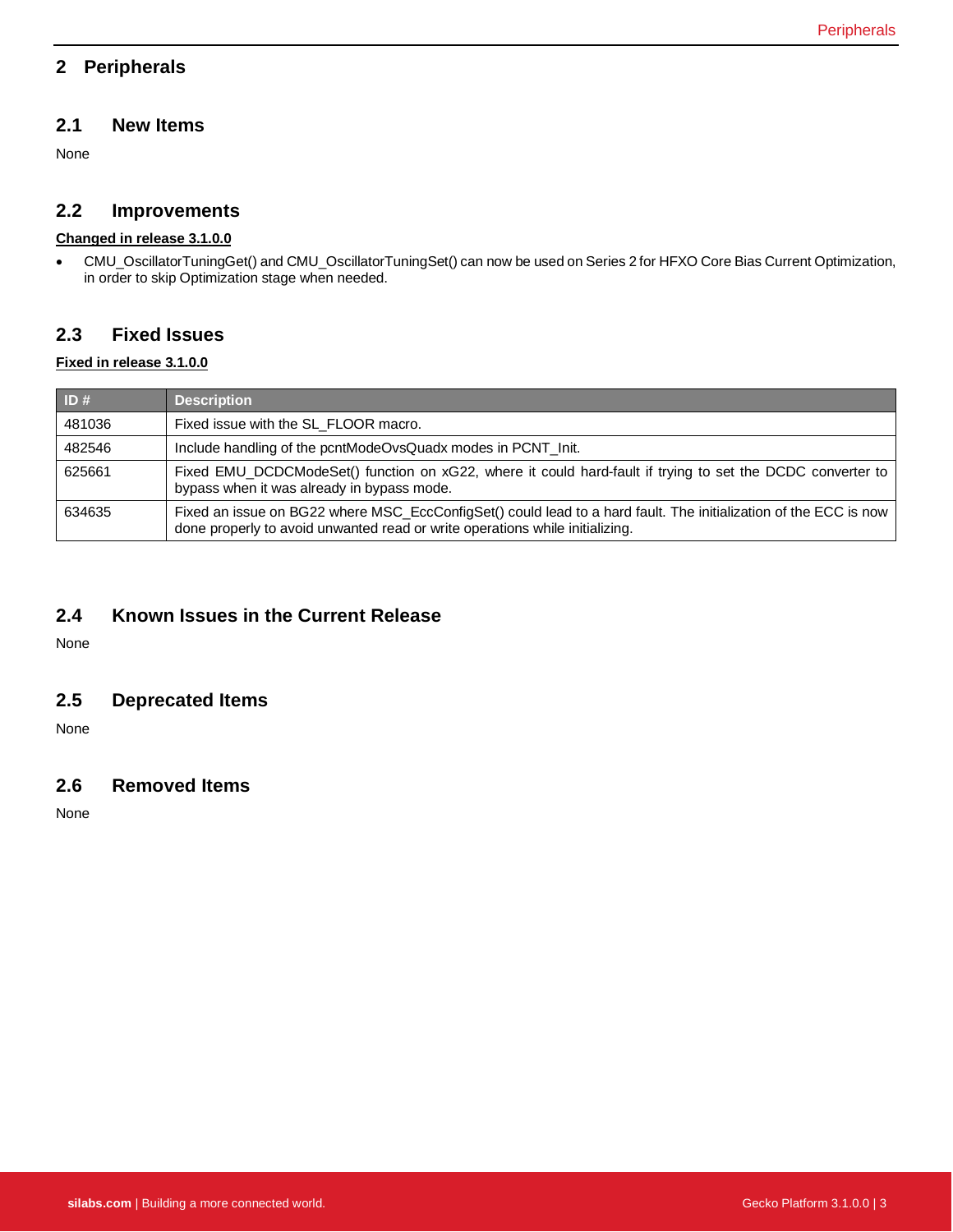### <span id="page-4-0"></span>**3 Drivers**

#### **3.1 New Items**

None

#### **3.2 Improvements**

None

### **3.3 Fixed Issues**

#### **Fixed in release 3.1.0.0**

| ID#    | <b>Description</b>                                                                                                                                                                                                                                      |
|--------|---------------------------------------------------------------------------------------------------------------------------------------------------------------------------------------------------------------------------------------------------------|
| 399547 | Fixed an issue with i2cspm with the lockup recovery happening as part of the initialization where the frequency of the pulse<br>could be too fast and where the clock toggle ended with the clock signal being low instead of high. The lockup recovery |
|        | function should now work as expected by standard I2C.                                                                                                                                                                                                   |

### **3.4 Known Issues in the Current Release**

Issues in bold were added since the previous release. If you have missed a release, recent release notes are available o[n https://www.si](https://www.silabs.com/products/software)[labs.com/products/software.](https://www.silabs.com/products/software)

| ID#    | <b>Description</b>                                                                                                                                                                     |
|--------|----------------------------------------------------------------------------------------------------------------------------------------------------------------------------------------|
| 485403 | UARTDRV operation in EM2 does not work when using EUART.                                                                                                                               |
| 520149 | When creating SPIDRV instances using the Simplicity Studio Project Configurator, code to initialize the instance is not<br>automatically generated and must instead be added manually. |

### **3.5 Deprecated Items**

None

### **3.6 Removed Items**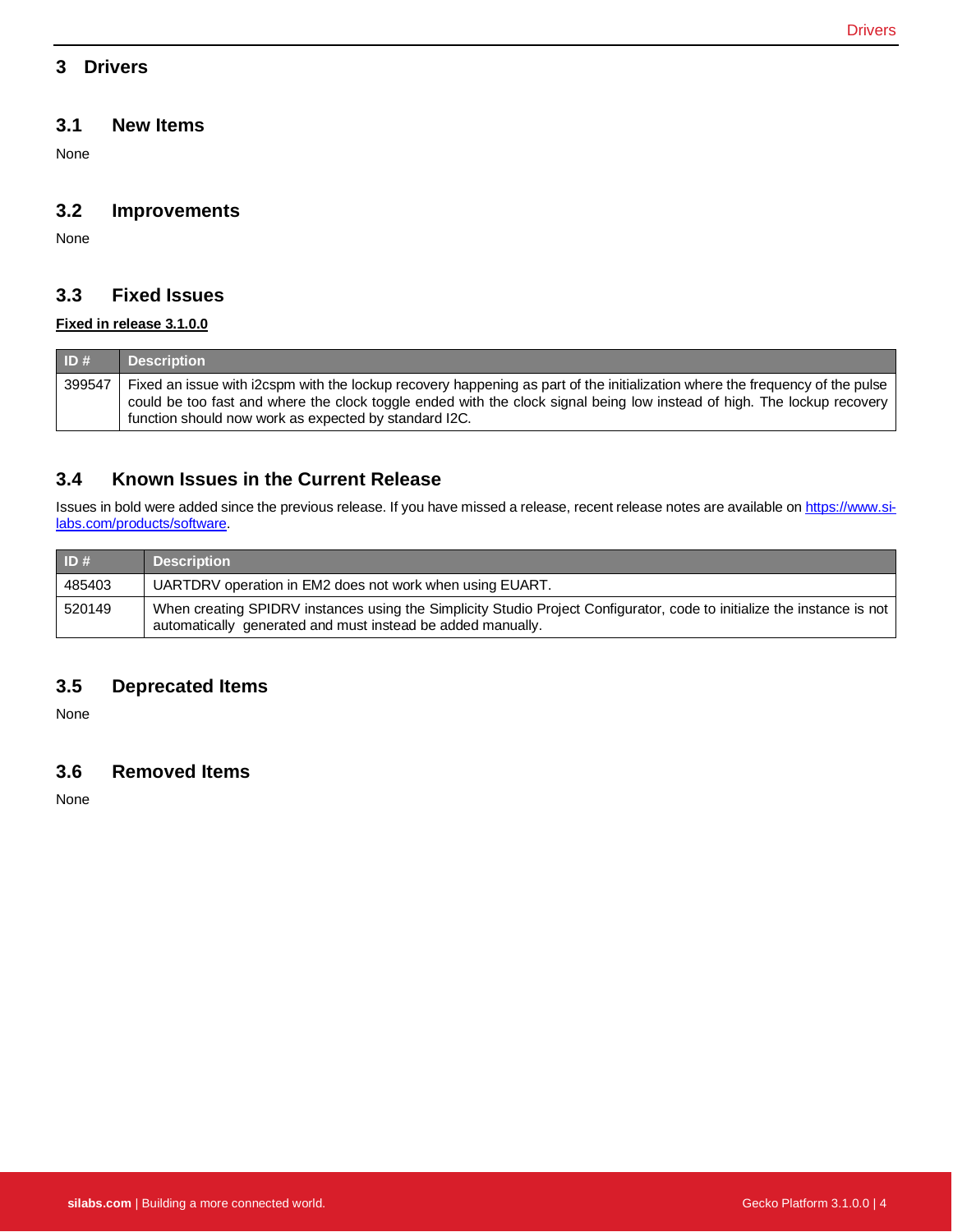### <span id="page-5-0"></span>**4 Services**

#### **4.1 New Items**

#### **Added in release 3.1.0.0**

• Added new NVM3 function, nvm3\_readPartialData, which enables reading only parts of a data object.

#### **4.2 Improvements**

#### **Changed in release 3.1.0.0**

• Added the option to re-call sl\_power\_manager\_init() if clock settings have changed, so that the Power Manager updates its internal settings and cached values.

### **4.3 Fixed Issues**

#### **Fixed in release 3.1.0.0**

| ID#    | <b>Description</b>                                                                                                                                                                                                     |
|--------|------------------------------------------------------------------------------------------------------------------------------------------------------------------------------------------------------------------------|
| 519083 | Added initialization of the DPLL in device init for xG22 devices.                                                                                                                                                      |
| 652396 | Fixed an issue in the Power Manager where the HFXO startup delay was added to calculations of schedule wake-ups<br>even when HFXO was not being used, which caused the system to wake up too early without needing to. |

#### **4.4 Known Issues in the Current Release**

None

#### **4.5 Deprecated Items**

None

#### **4.6 Removed Items**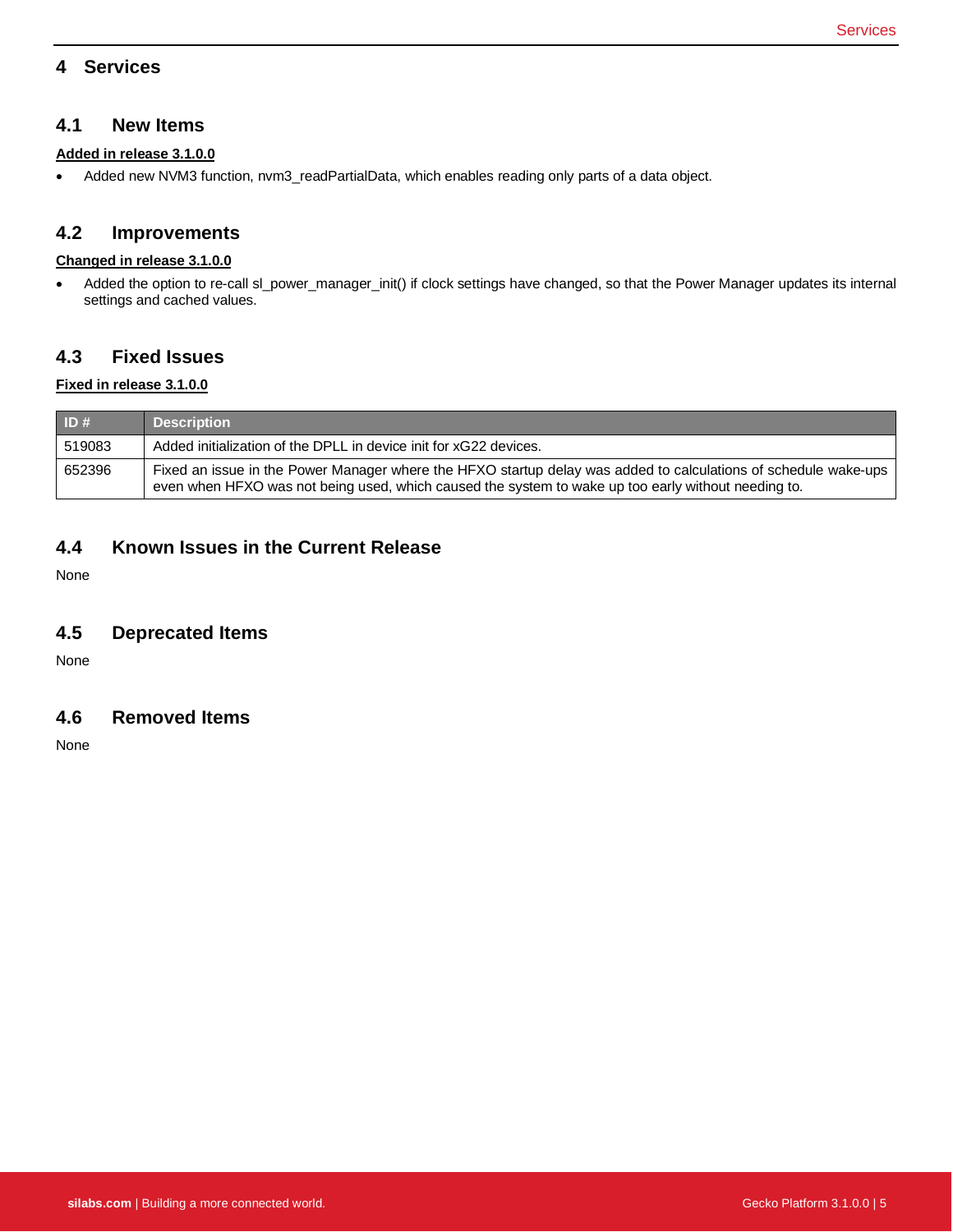### <span id="page-6-0"></span>**5 Common**

# **5.1 New Items**

None

### **5.2 Improvements**

#### **Changed in release 3.1.0.0**

• The Gecko SDK has switched to use BASEPRI method for atomic section by default, when module\_init\_nvic component is present. This allows to have interrupt at a higher priority than the Gecko SDK's atomic sections, in order to meet strict latency requirements. Interrupts that are not masked by the Gecko SDK's atomic sections should not interact with anything in the Gecko SDK. For existing applications not relying on the module\_init\_nvic component, the behavior does not change.

### **5.3 Fixed Issues**

None

# **5.4 Known Issues in the Current Release**

None

### **5.5 Deprecated Items**

None

### **5.6 Removed Items**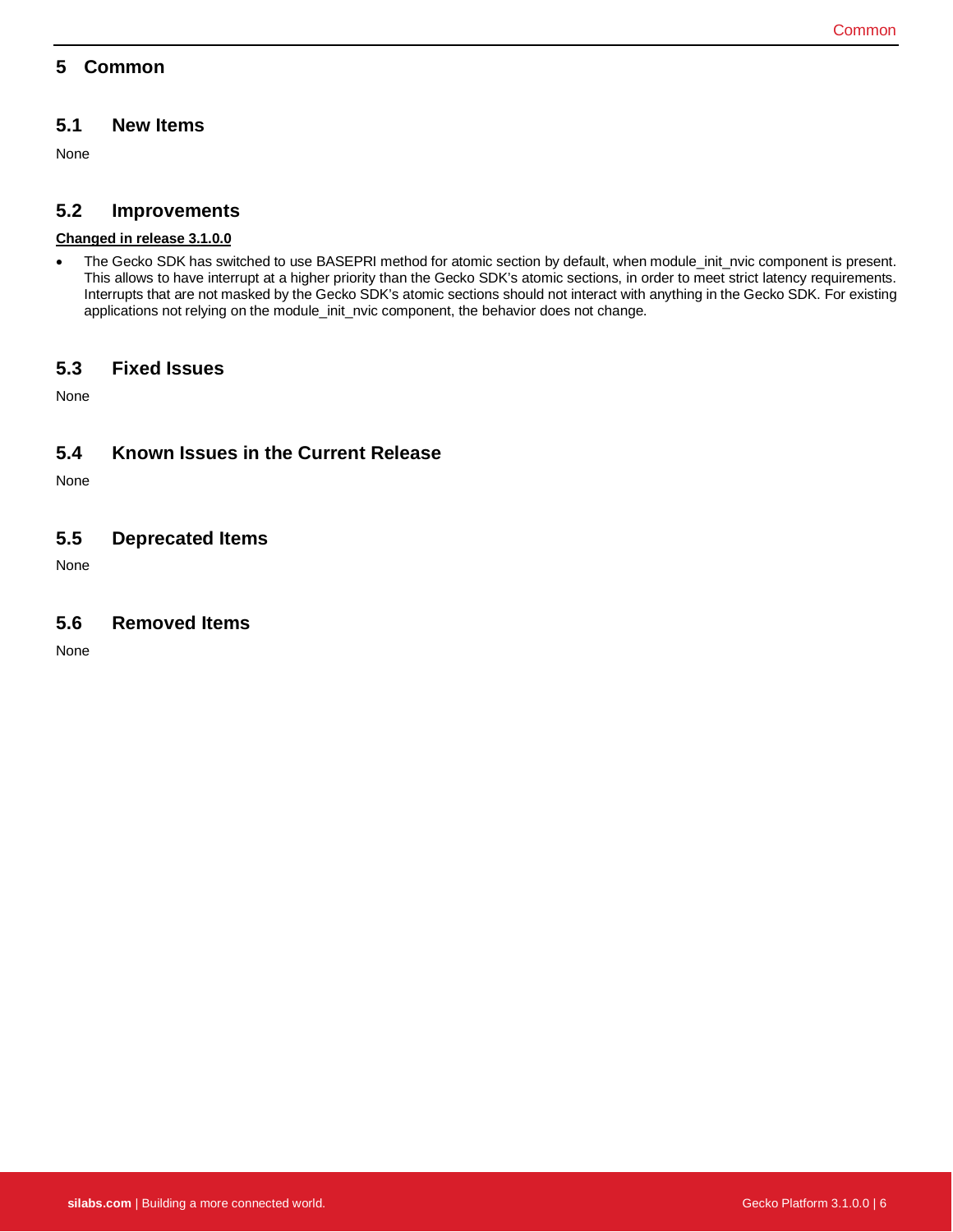#### <span id="page-7-0"></span>**6 Middleware**

### **6.1 New Items**

None

## **6.2 Improvements**

None

# **6.3 Fixed Issues**

### **Fixed in release 3.1.0.0**

| $\blacksquare$ ID # | <b>Description</b>                                                                                                                          |
|---------------------|---------------------------------------------------------------------------------------------------------------------------------------------|
| 644559              | Added support for TRNG; TCP sequence is now generated with a true entropy source and it follows the specifications<br>outlined in RFC 6528. |

### **6.4 Known Issues in the Current Release**

None

### **6.5 Deprecated Items**

None

### **6.6 Removed Items**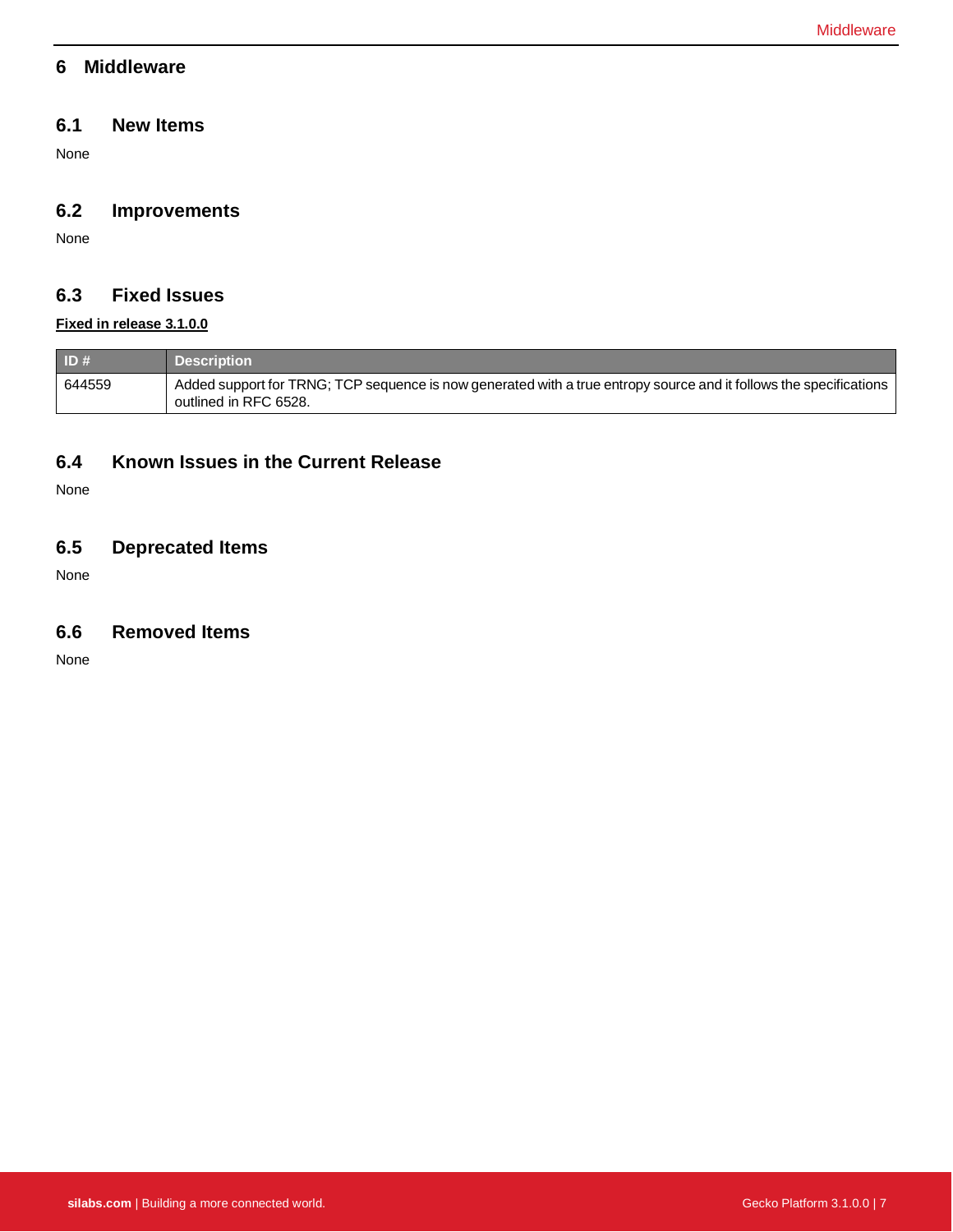# <span id="page-8-0"></span>**7 Security**

#### **7.1 New Items**

#### **Added in release 3.1.0.0**

- mbed TLS library updated to version 2.24.0 and moved to path util/third\_party/crypto/mbedtls/.
- The new version of mbed TLS does not allow simultaneous use of both TRNG and RAIL entropy sources.
- Add API for retrieving attestation tokens through SE Manager

### **7.2 Improvements**

#### **Changed in release 3.1.0.0**

- Initialization of the TRNG peripheral has been improved.
- For the IAR toolchain, added forced optimization mode 'balanced' for certain functions in file bignum.c.

### **7.3 Fixed Issues**

None

### **7.4 Known Issues in the Current Release**

None

### **7.5 Deprecated Items**

None

### **7.6 Removed Items**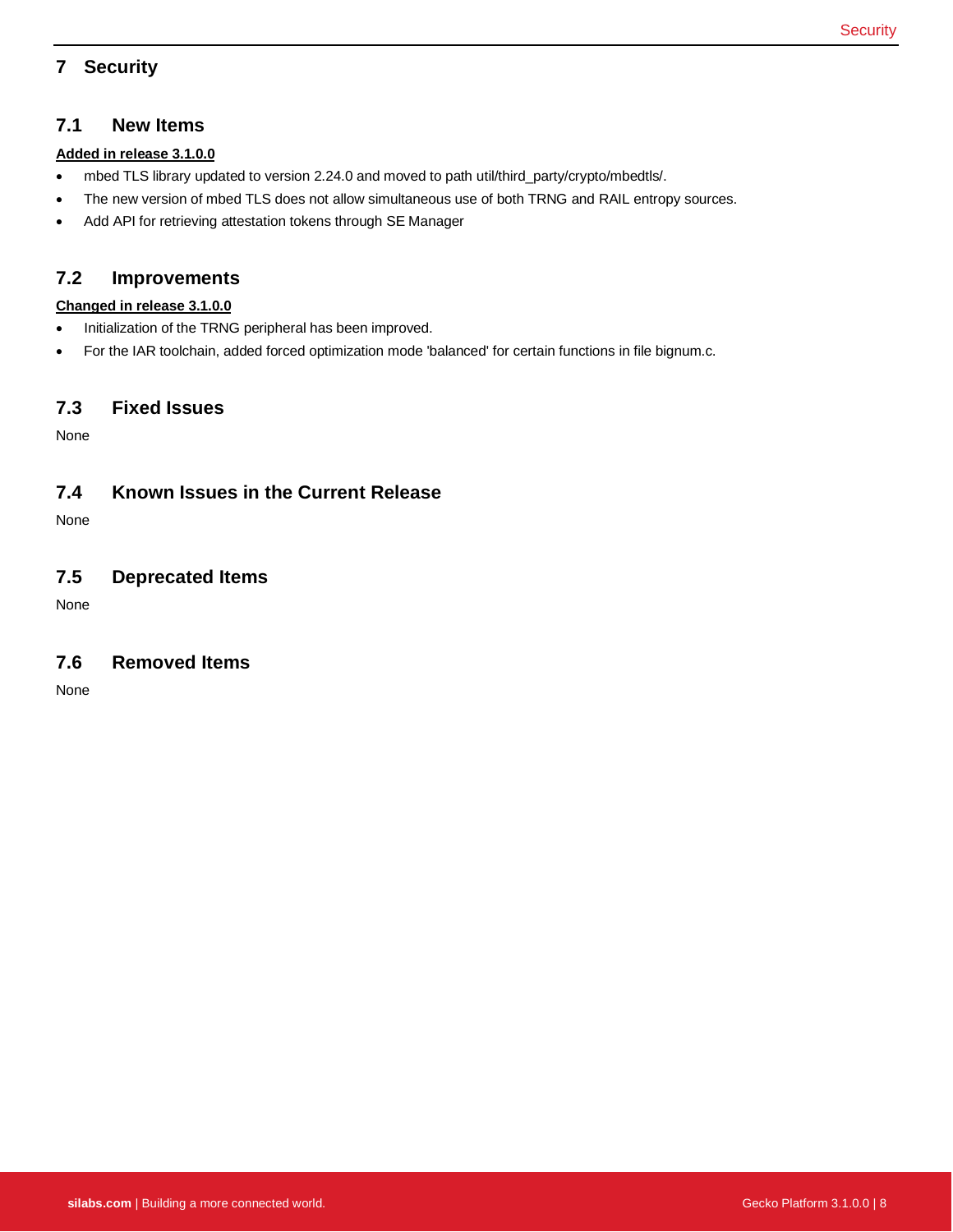### <span id="page-9-0"></span>**8 Operating System**

#### **8.1 New Items**

#### **Added in release 3.1.0.0**

- Added CMSIS-RTOS2 support on Micrium OS Kernel. Converted Platform Services to rely on CMSIS-RTOS2 APIs, allowing them to run on either Micrium OS Kernel, FreeRTOS or other kernels providing a CMSIS-RTOS2 implementation.
- Added the option to select between Micrium OS Kernel or FreeRTOS in the Project Configurator Software Components tab in Simplicity Studio. Wireless stack developers should consult with the wireless stack documentation or release notes to confirm support for the chosen kernel.

#### **8.2 Improvements**

#### **Changed in release 3.1.0.0**

• In the version of FreeRTOS included with the Gecko SDK, we have added support for staying in sleep on ISR exit if no preemption occurs.

#### **8.3 Fixed Issues**

None

#### **8.4 Known Issues in the Current Release**

None

#### **8.5 Deprecated Items**

None

#### **8.6 Removed Items**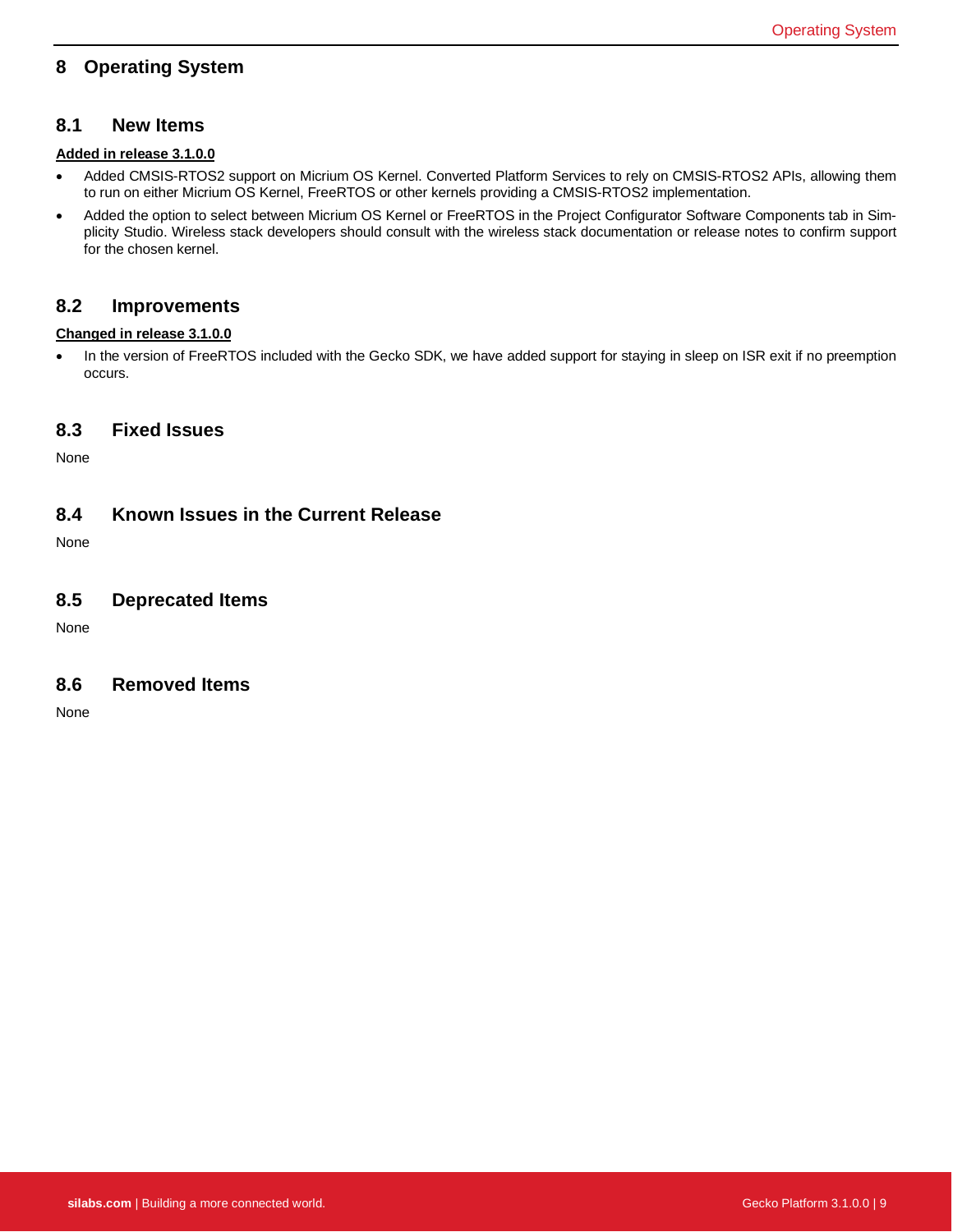### <span id="page-10-0"></span>**9 Gecko Bootloader**

#### **9.1 New Items**

#### **Added in release 3.1.0.0**

• Storage bootloaders will park in a busy wait loop if both the installed application image and the images in the storage slots are corrupt.

### **9.2 Improvements**

None

### **9.3 Fixed Issues**

None

### **9.4 Known Issues in the Current Release**

None

### **9.5 Deprecated Items**

None

#### **9.6 Removed Items**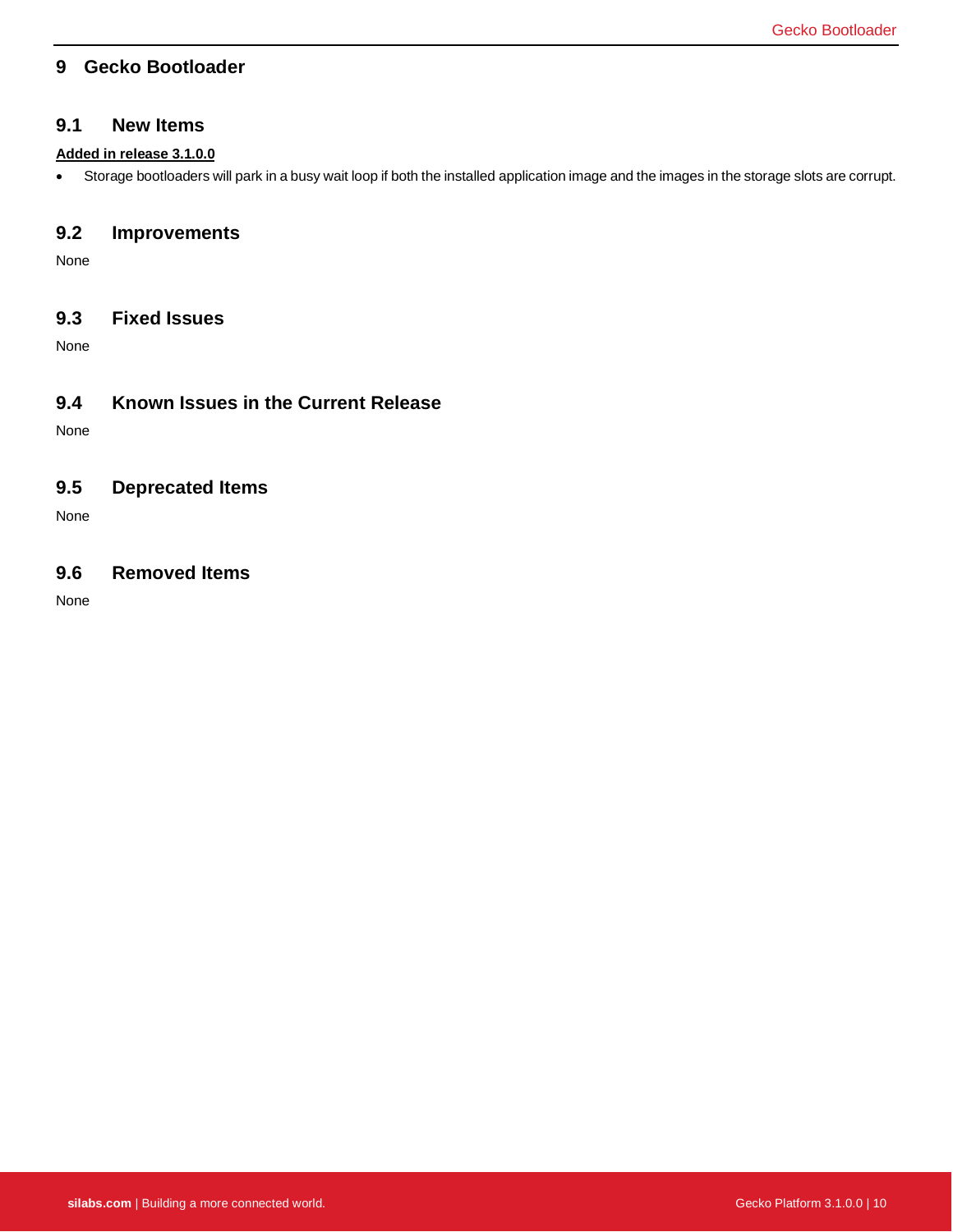### <span id="page-11-0"></span>**10 Examples**

#### **10.1 New Items**

#### **Added in release 3.1.0.0**

- Added common applications that can be used on EFM and EFR devices:
	- Blink (with Micrium OS Kernel, with FreeRTOS, with PWM on one LED).
	- DMADRV
	- IO Stream (EUSART with and without Micrium OS Kernel, USART with Micrium OS Kernel)
	- mbedTLS (AES Crypt, ECDH, ECDSA)
	- MEMLCD (with and without Micrium OS Kernel) (based on previous LCDDRV example)
	- Simple MPU
	- NVM3
	- Power Manager (both with and without Micrium OS Kernel)
	- SE Manager (Asymmetric Key Handling, Block Cipher, ECDH, EC J-PAKE, Hash, Host Firmware Upgrade, KDF, Key Provisioning, SE Firmware Upgrade, Secure Debug, Secure Identity, Signature, Stream Cipher, Symmetric Key Handling, Tamper, User Data)
	- Simple Button (with and without Micrium OS Kernel)
	- Sleep Timer (Timer, Wall-clock)
	- SPIDRV (master with and without Micrium OS Kernel, slave with and without Micrium OS Kernel)
	- TEMPDRV (with Micrium OS Kernel)
	- UARTDRV (with and without Micrium OS Kernel)
	- WiFi Commissioning using a WF200 (with Micrium OS Kernel)
- Added Alpha quality Hello World and Micro Speech examples for TensorFlow Lite for Microcontrollers.

#### **10.2 Improvements**

None

#### **10.3 Fixed Issues**

None

### **10.4 Known Issues in the Current Release**

None

### **10.5 Deprecated Items**

None

#### **10.6 Removed Items**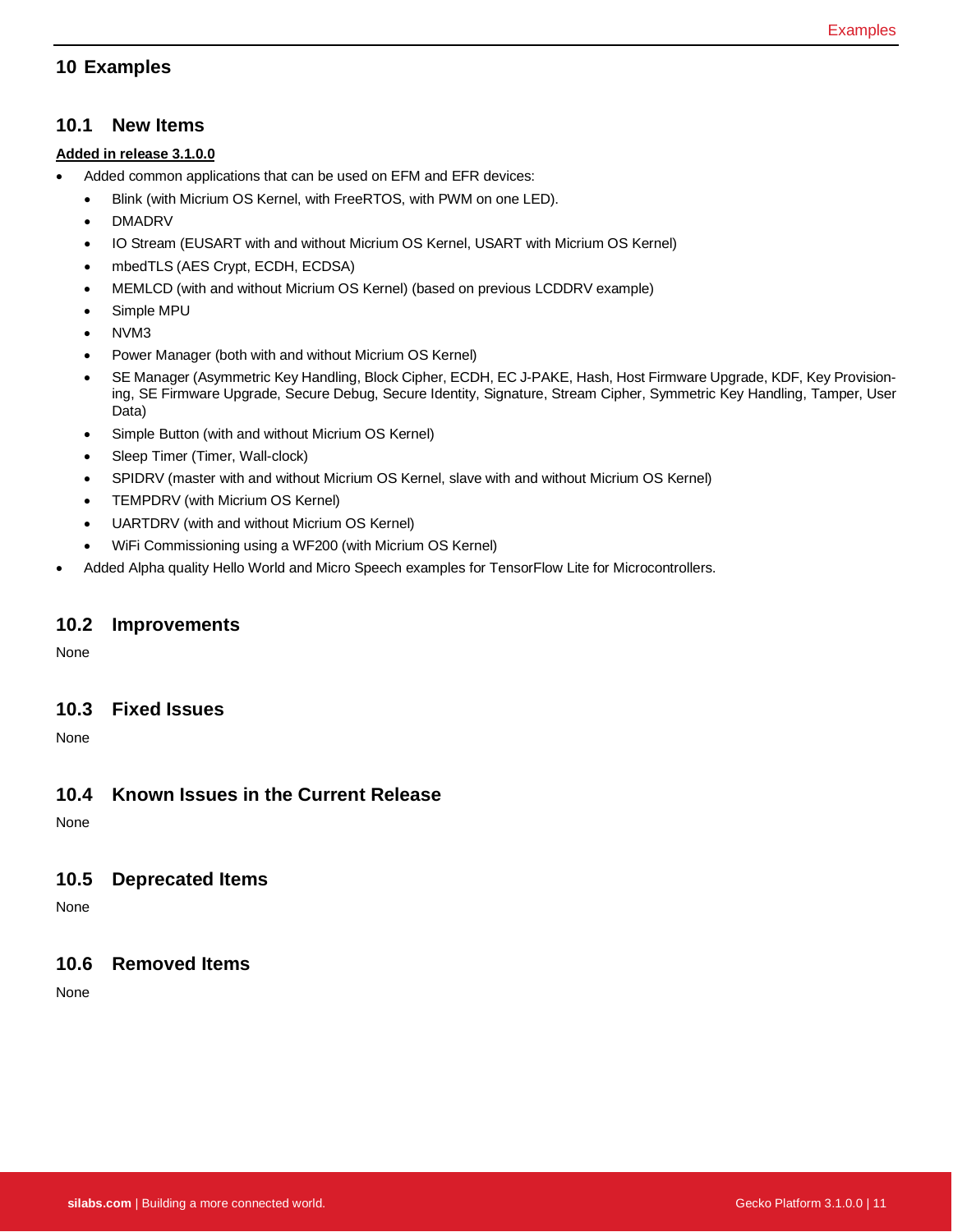# <span id="page-12-0"></span>**11 Boards and External Devices**

#### **11.1 New Items**

#### **Added in release 3.1.0.0**

- Added support for new Thunderboard BG22 board (PG22-DK2503A).
- Added support for MGM220PC22HNA module as well as board SLWRB4311B.
- Added better support for 60 Ohm ESR crystals, as well as "sleepy" crystals, allowing to more reliably start crystal oscillation.
- Added support for WiFi boards BRD8022 and BRD8023 to be used as components.

#### **11.2 Improvements**

None

### **11.3 Fixed Issues**

None

### **11.4 Known Issues in the Current Release**

None

### **11.5 Deprecated Items**

None

### **11.6 Removed Items**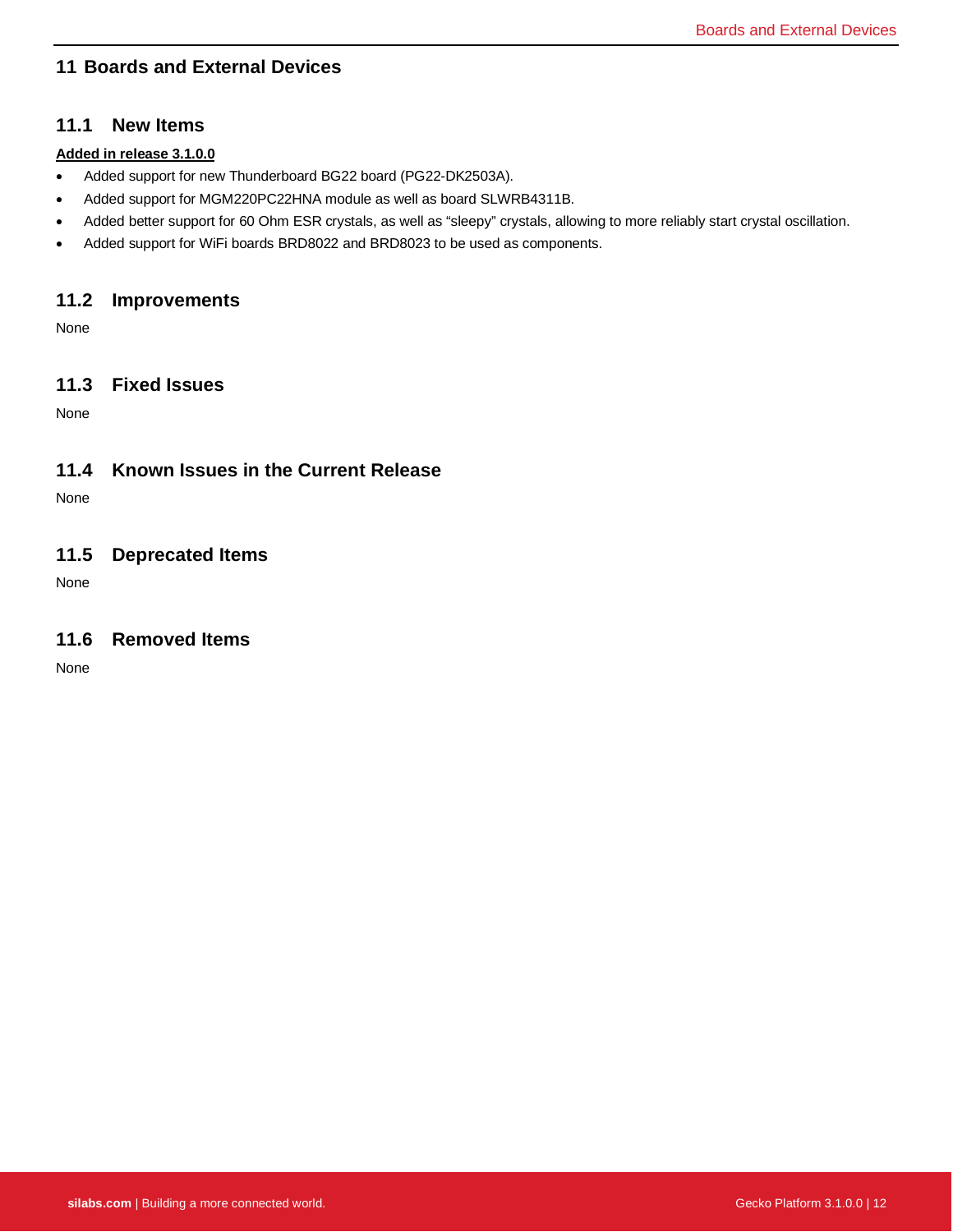### <span id="page-13-0"></span>**12 Other Gecko Platform Software Components**

#### **12.1 New Items**

#### **Added in release 3.1.0.0**

• Added Alpha support for TensorFlow Lite for Microcontrollers version 2.3.1.

### **12.2 Improvements**

None

### **12.3 Fixed Issues**

None

### **12.4 Known Issues in the Current Release**

None

### **12.5 Deprecated Items**

None

### **12.6 Removed Items**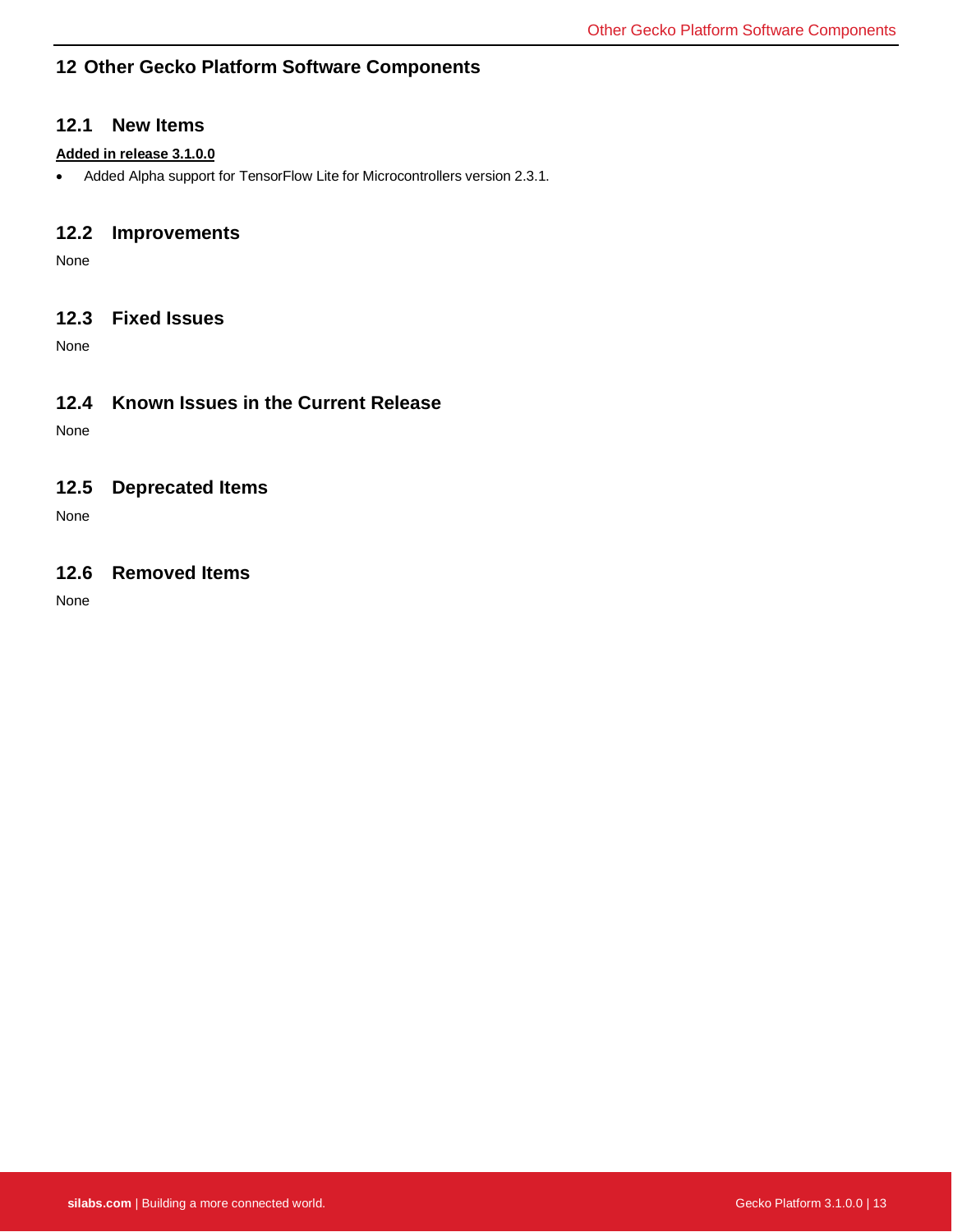### <span id="page-14-0"></span>**13 RAIL Library**

#### **13.1 New Items**

#### **Added in release 3.1.0.0**

- Added new API RAIL\_GetRadioStateDetail() that provides more detailed radio state information than RAIL\_GetRadioState.
- Added RAIL\_RxPacketInfo\_t::filterMask field of type RAIL\_AddrFilterMask\_t, which is a bitmask representing which address filter(s) the packet has passed.
- Added the ability for RAIL\_GetRssi() to wait for a valid RSSI in radio states that are transitioning into RX. Additionally, a maximum wait timeout for a valid RSSI can be configured using the new API RAIL GetRssiAlt().
- Added a new RAIL\_ZWAVE\_ConfigRxChannelHopping() API to configure Z-Wave Rx channel hopping using the recommended hopping parameters.
- Added a new RAIL\_ZWAVE\_GetRegion() API to determine the currently selected Z-Wave region.
- Added a new RAIL\_SupportsTxPowerModeAlt() API to get the minimum and maximum power levels for a specific power mode if the power mode is supported by the chip.
- Added a new API RAIL\_SetAddressFilterAddressMask() that allows for setting a bit mask pattern for packet data in the address filters.
- Added support for MGM210PB22JIA, MGM210PB32JIA, BGM210PB22JIA and BGM210PA32JIA modules.
- Added an event RAIL\_EVENT\_PA\_PROTECTION to indicate the power protection circuit has kicked in.
- Created a "RAIL Utility, Callbacks" component for application-level callbacks.

#### **13.2 Improvements**

#### **Changed in release 3.1.0.0**

- Added support for reporting more detailed transmit errors on the Packet Trace Interface (PTI).
- Updated RAIL\_ZWAVE\_ReceiveBeam() to automatically idle the radio when RAIL\_ZWAVE\_ReceiveBeam() finishes even when no beam is detected.
- Added the ability to use the "RAIL Utility, Initialization" component multiple times when creating a multiprotocol application.
- Changed RAIL\_PacketTimeStamp\_t::totalPacketBytes from uint32\_t to uint16\_t to reduce RAM usage.
- The "RAIL Utility, Initialization" component now defaults most options to a disabled state, instead of enabled. Now you have to optin, instead of opt-out, of RAIL init functionality.
- The "RAIL Utility, PA" component now enables PA calibration by default to ensure that PA power remains consistent chip-to-chip.
- Add new RAIL\_EVENT\_RF\_SENSED as an alternative to the current RAIL\_StartRfSense() callback parameter.
- Added a new API RAIL\_ConfigSleepAlt() to allow configuring the PRS channel, RTCC channel, and whether sleep is enabled in one call.
- Created a new "RAIL Utility, Protocol" component for setting up RAIL to use one of the standards based PHYs by default.
- In multiprotocol RAIL, when the supplied handle is not the active handle, RAIL\_GetRadioState now returns RAIL\_RF\_STATE\_RX rather than RAIL\_RF\_STATE\_IDLE if a background receive is currently scheduled.
- Antenna diversity settings for xGM210 modules are now split in a new config file: sl\_rail\_util\_ant\_div\_config.h.

### **13.3 Fixed Issues**

#### **Fixed in release 3.1.0.0**

| ID#    | <b>Description</b>                                                                                                                                                                                                                                                                                                                                                                                                                                                                                                                                                                                                                                                                                                                                                                         |
|--------|--------------------------------------------------------------------------------------------------------------------------------------------------------------------------------------------------------------------------------------------------------------------------------------------------------------------------------------------------------------------------------------------------------------------------------------------------------------------------------------------------------------------------------------------------------------------------------------------------------------------------------------------------------------------------------------------------------------------------------------------------------------------------------------------|
| 362133 | The default RSSI offset on the EFR32xG1, EFR32xG12, EFR32xG13, EFR32xG14, and EFR32xG21 chips does<br>not compensate for a known internal hardware offset. This offset is chip specific and can be found using the new<br>"RAIL Utility, RSSI" component which will load the correct value for your chip by default when the plugin is enabled.<br>Since the hardware and antenna design can also impact this offset it is recommended that you measure this value<br>for your particular hardware for the best accuracy. This correction is not enabled by default on the chips listed above<br>to prevent changing radio behavior significantly without the user opting into this change. For the EFR32xG22 and<br>future chips the hardware offset is measured and included by default. |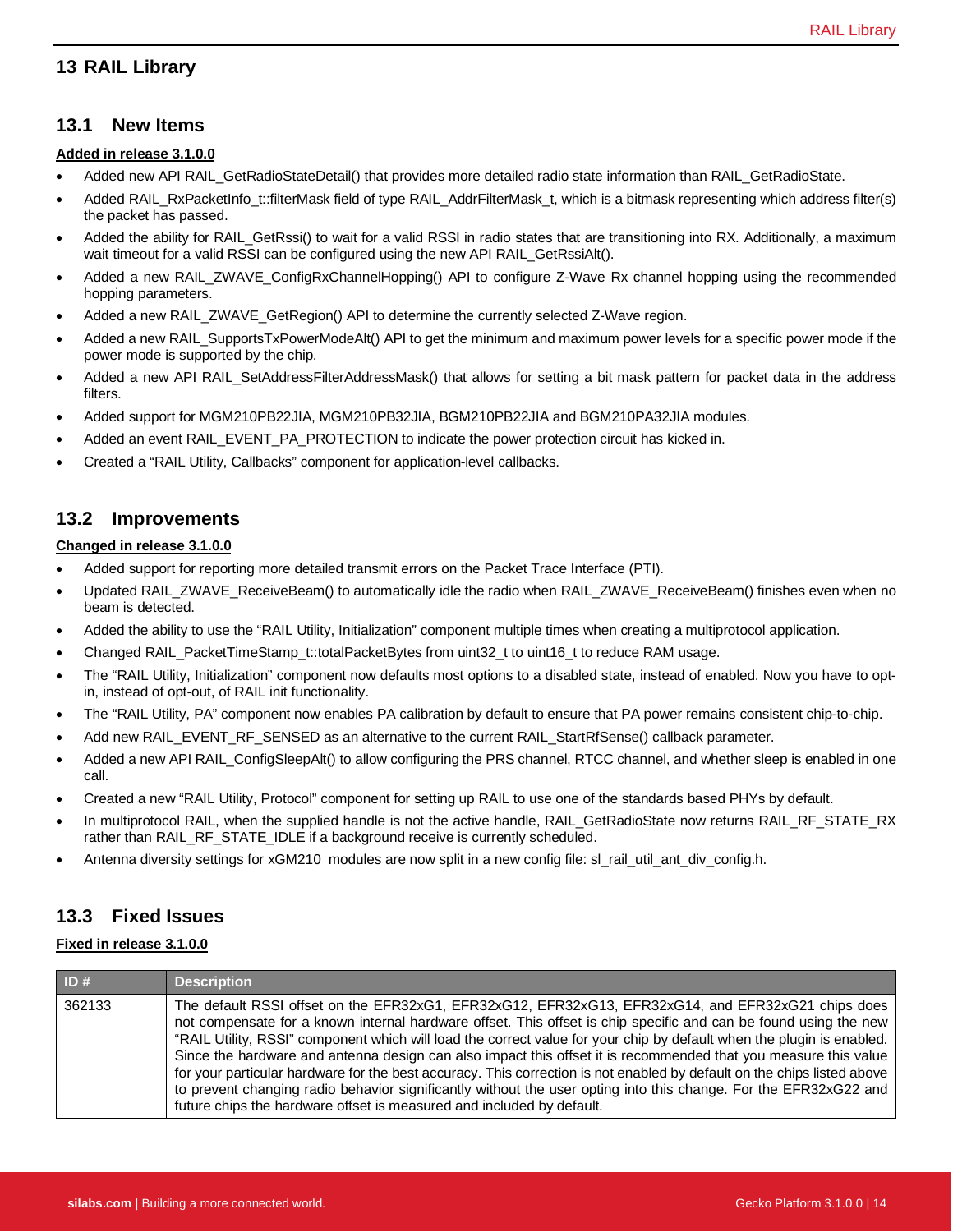| ID#    | <b>Description</b>                                                                                                                                                                                                                                           |
|--------|--------------------------------------------------------------------------------------------------------------------------------------------------------------------------------------------------------------------------------------------------------------|
| 471715 | Fixed an issue when using RAIL_ConfigAntenna() on the EFR32xG22 with an RF path other than 0 since these parts<br>do not have multiple RF paths.                                                                                                             |
| 519195 | The EFR32xG21 will now use RTCC channel 0, as opposed to the PRORTC, to perform sleep timer synchronization.<br>This will help lower the EM2 current consumption for this chip.                                                                              |
| 630457 | On custom boards, the "RAIL Utility, PTI" component no longer reserves pins for use without being configured.                                                                                                                                                |
| 632723 | The EFR32xG22 will limit going to EM1P sleep mode when an 80MHz HRFRCO PLL system clock is selected. Going<br>to EM1P sleep is not supported when using the DPLL on this hardware as it can cause clock drift which would impact<br>radio timing and tuning. |
| 638067 | Fixed a DMP issue that poached transmit power when switching between protocols using the same channel<br>configuration and channel.                                                                                                                          |
| 639833 | Fixed a potential radio hang on a corrupted BLE packet when doing BLE AoX.                                                                                                                                                                                   |
| 642893 | Reduced RAIL library flash data alignment needs on the EFR32xG22.                                                                                                                                                                                            |
| 645641 | Fixed an EFR32xG22 issue where a state transition to receive after a transmit from EM2 sleep would drop packets.                                                                                                                                             |

# **13.4 Known Issues in the Current Release**

None

# **13.5 Deprecated Items**

None

### **13.6 Removed Items**